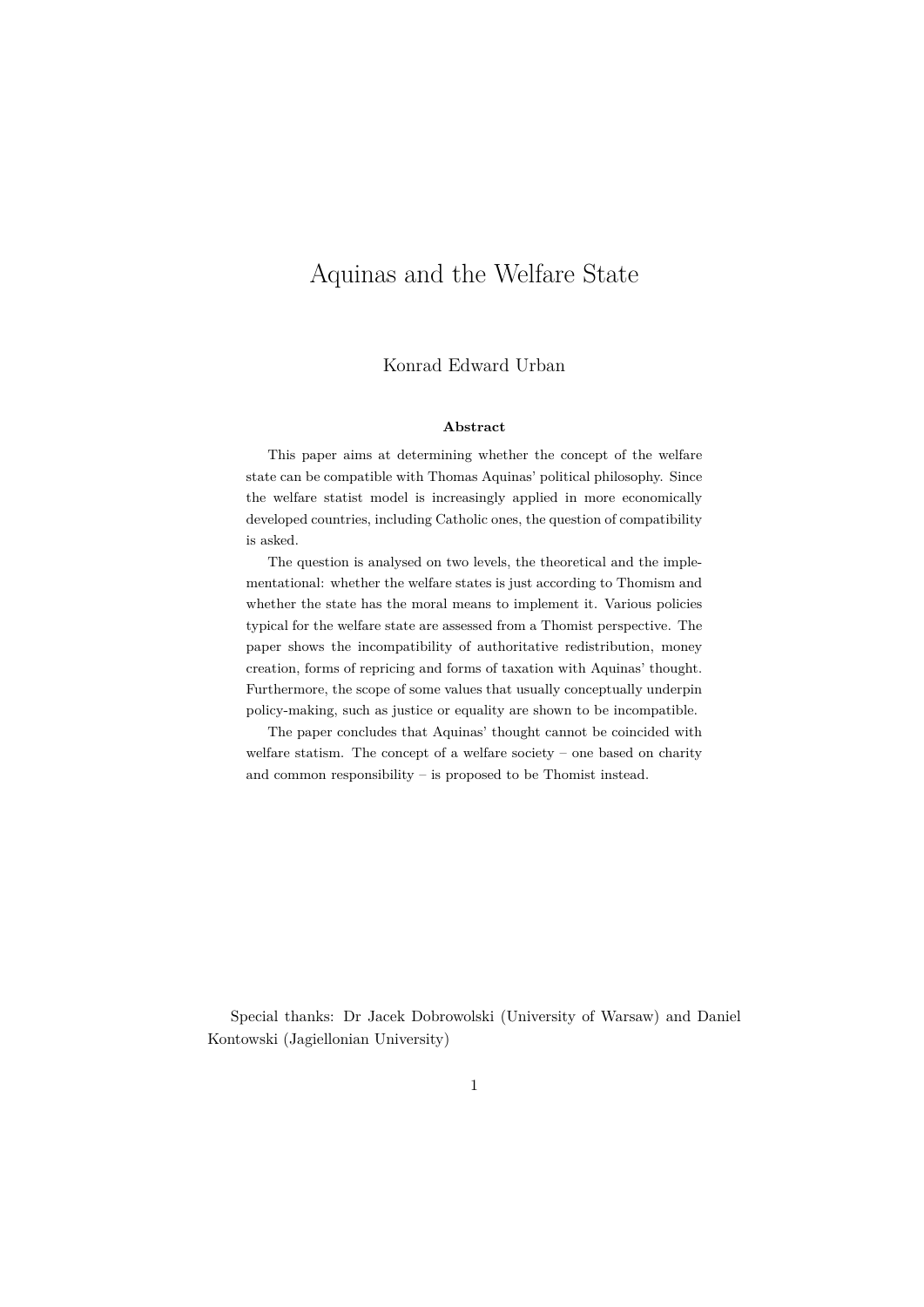# **Part I Background**

Many more economically developed countries have recently shifted towards greater welfare expenditure (Barr, 2004). The ideas of wealth redistribution, equal opportunities or equality in general, as well as security and social insurance, have gained attention and are increasingly applied. The expenditure is mainly covered through taxation, but also through deficit spending and money creation.

Thomas Aquinas is one of Europe's most influential philosophers. Aquinas is famous for contributions to theology and philosophy, especially in the fields of ontology, metaphysics, ethics, and aesthetics. Aquinas has built on Aristotelean foundations and in that he collaborated on one of the most influential bodies of thought in the Western world. His work in political philosophy, albeit noticed, remains obscured by a bitter battle of interpretations that emerged. The stakes are high – having one of the most influential thinkers on one's side is no trivial matter. Thus both, socialists and free market advocates, attempt interpretations that would justify their camps' agendas in Thomist terms. On one hand, R.H. Tawney (1937), a Christian socialist thinker, concludes that "the true descendant of the doctrines of Aquinas is the labour theory of value. The last of the Schoolmen was Karl Marx". On the other hand, Murray Rothbard (2003, ch.1), a philosopher and economist, states that Austrian Economics is rooted in the philosophy of Late Scholastics and Aquinas, their predecessor. A somewhat more moderate, but still strongly inspired by Marxism, perspective is provided by MacIntyre (O'Rourke, 2013). Yet, it seems that many treatments of Thomism are highly abstract, filled with metaphysical excursions and ontological play, but pay inadequate attention to Aquinas' quite direct writing on economics, business ethics and the function of the state. Judgments on interpretations are weighty – the Catholic Church is probably is one of the most influential and ancient *think tanks*.

The new shift towards the welfare state includes some democratic countries in which the vast majority of the population is Catholic. Portugal and Poland are good examples of such countries; in both, the vast majority is Catholic and both countries have a significant and increasing welfare expenditure (of GDP),  $21.1\%$  and  $23.0\%$  respectively in 2004 (OECD, 2004). Although the Church and state are separated, the ethical system of the vast majority in a democracy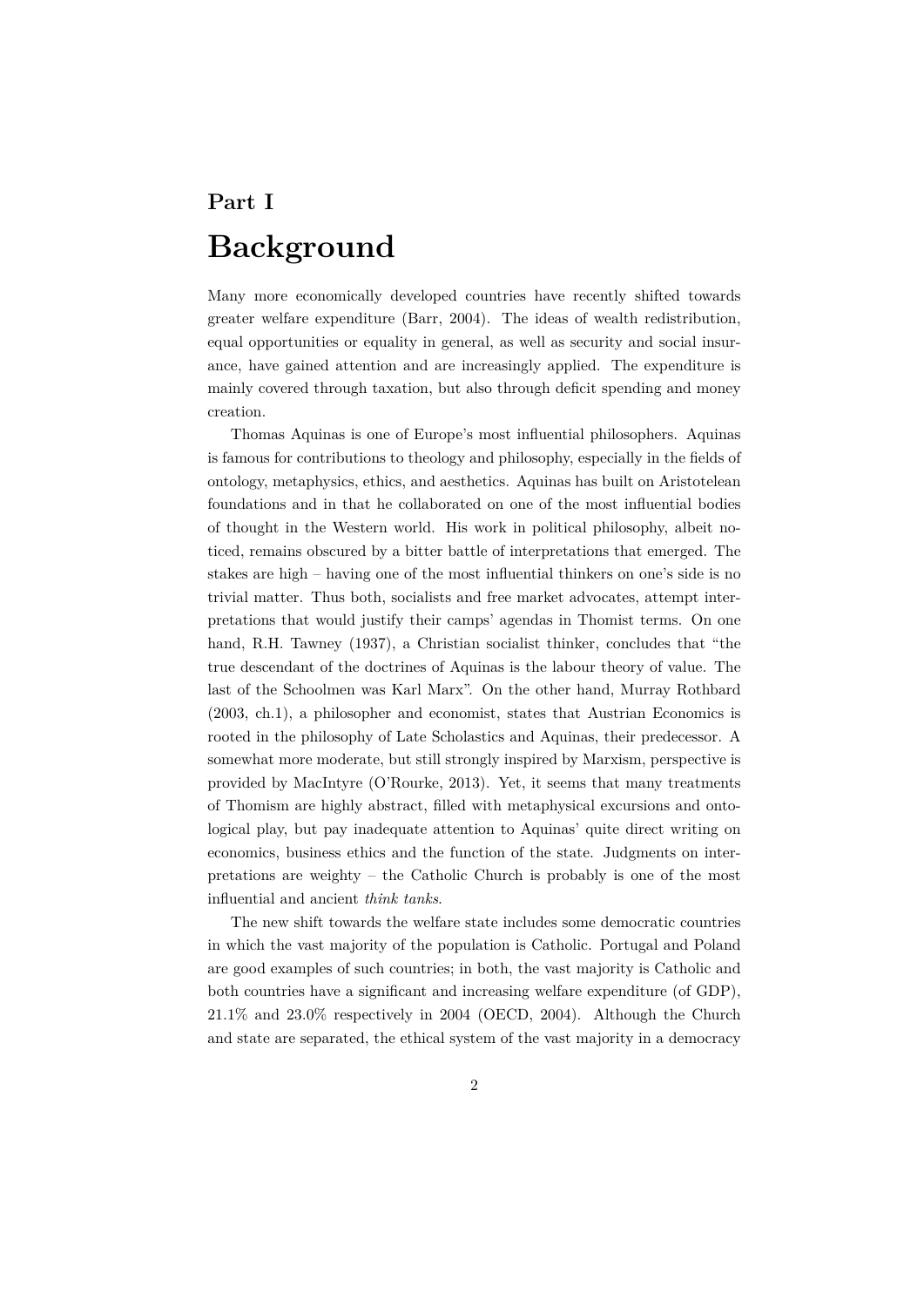should in theory dictate the telos of governmental policies.

This raises two questions – one theoretical, one practical:

Does the welfare state bring justice, i.e. is it in accordance with natural law? If so, what are just ways of implementing it?

The desirability and morality of policies typical for welfare states can be evaluated through Thomism. By identifying the moral limitations on taxation in the political philosophy of Aquinas, the legitimacy of the material basis of the welfare state can also be easily analysed – and if the legitimate methods of covering expenditure are insufficient for the welfare state or the value system incompatible with Aquinas' sense of justice, the concept of the welfare state can be abandoned altogether by the modern Thomist.

# **Part II Briefly on the Welfare State and its Revenue**

The term "welfare state" can generally be attributed to two models:

- A state that provides welfare to its citizens (to a large part of the society, independent of the wealth of particular receiving citizens)
- A state that provides a social safety net (mostly beneficial to less wealthy citizens)

The welfare state is a model in which emphasis is put on the welfare of citizens which is demonstrated through extensive use of welfare programs, such as a public health care system or unemployment benefits. Most more economically developed countries, most notably, all OECD members, have a considerable welfare expenditure (Barr, 2004). This expenditure is covered mainly by taxes, but is often also be covered by the use of deficit spending and money creation.

Welfare statism, like socialism, stands in opposition to both, laissez-faire capitalism and communism. The welfare state is often criticised by advocates of capitalism for "not [being] capitalist enough" (Fund, 1990)and by socialists for , not [being] socialist enough" (Higg, 2000). The welfare state can be thought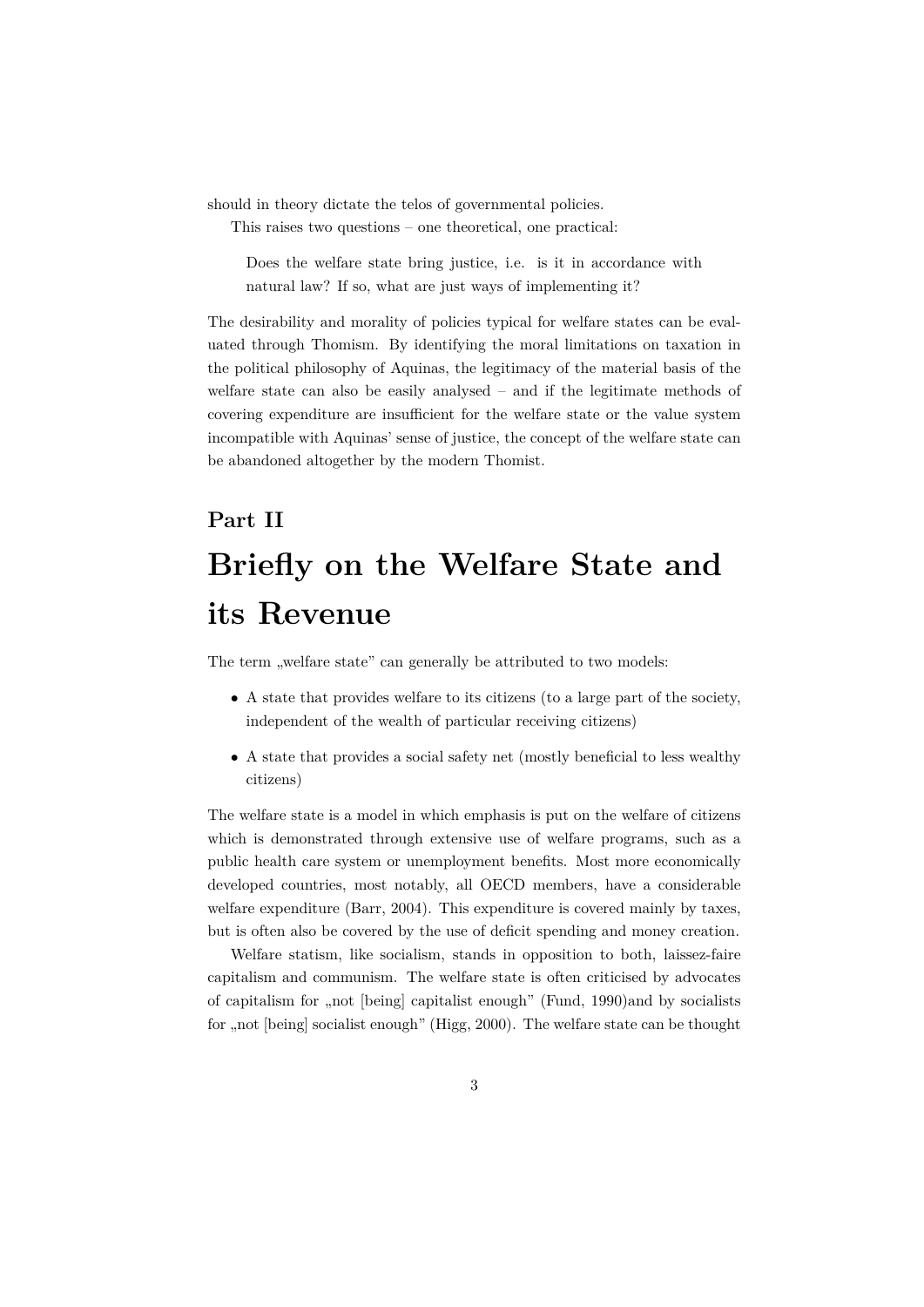of as a ,,middle way between socialism and capitalism" (Bradley, 2010). Welfare statism will be used as an umbrella term to cover various political ideas that justify increased government spending for values such as security, equality, solidarity, and welfare. Policies are financed or achieved through taxation (e.g. repricing – the authoritative change of market prices). The Oxford English Dictionary defines taxes as "a compulsory contribution to state revenue, levied by the government on personal income and business profits or added to the cost of some goods, services, and transactions" – taxation is a problem that Aquinas discusses directly.

The welfare state firmly rests on ideas linked to notions of social justice. Especially prevalent is the idea that the invisible hand is not a hand of justice and prices are often unjust – which may evoke connotations with Aquinas' just price. Furthermore, it capitalises on ideas regarding the obligation of members of society and creates a state-directed solidarity, which rests on a simpler redistributive solidarity that is also present in Thomism. Furthermore, the welfare state often advocates paternalism, which is also an issue that Aquinas discusses. All of these translate into real policy-making.

## **Part III**

# **On the Anachronisms**

In the times of Aquinas, the state<sup>1</sup> played a different role to the modern state. Services similar to what today is known as education and health care systems were in the hands of the Church to a great extent, which means systems of (theoretically, i.e. usually non-violent) voluntary contribution were the main source of revenue. The state and the Church formed an interdependent body and formally the state did not have a monopoly on such a vast amount of services as currently.

In welfare states, tax revenue is mainly used to cover the costs of a multitude of state services. In Aquinas' times similar, however far less complex, state-owned or state-bound services existed. It must be noted that the state was highly decentralised, and mostly towns or villages were administratively responsible for these services. The costs of these were covered by tax-like systems

<sup>&</sup>lt;sup>1</sup>The term "state" is to be understood as "governing authority and its apparatus". Aquinas usually uses "Prince" for the government and its apparatus.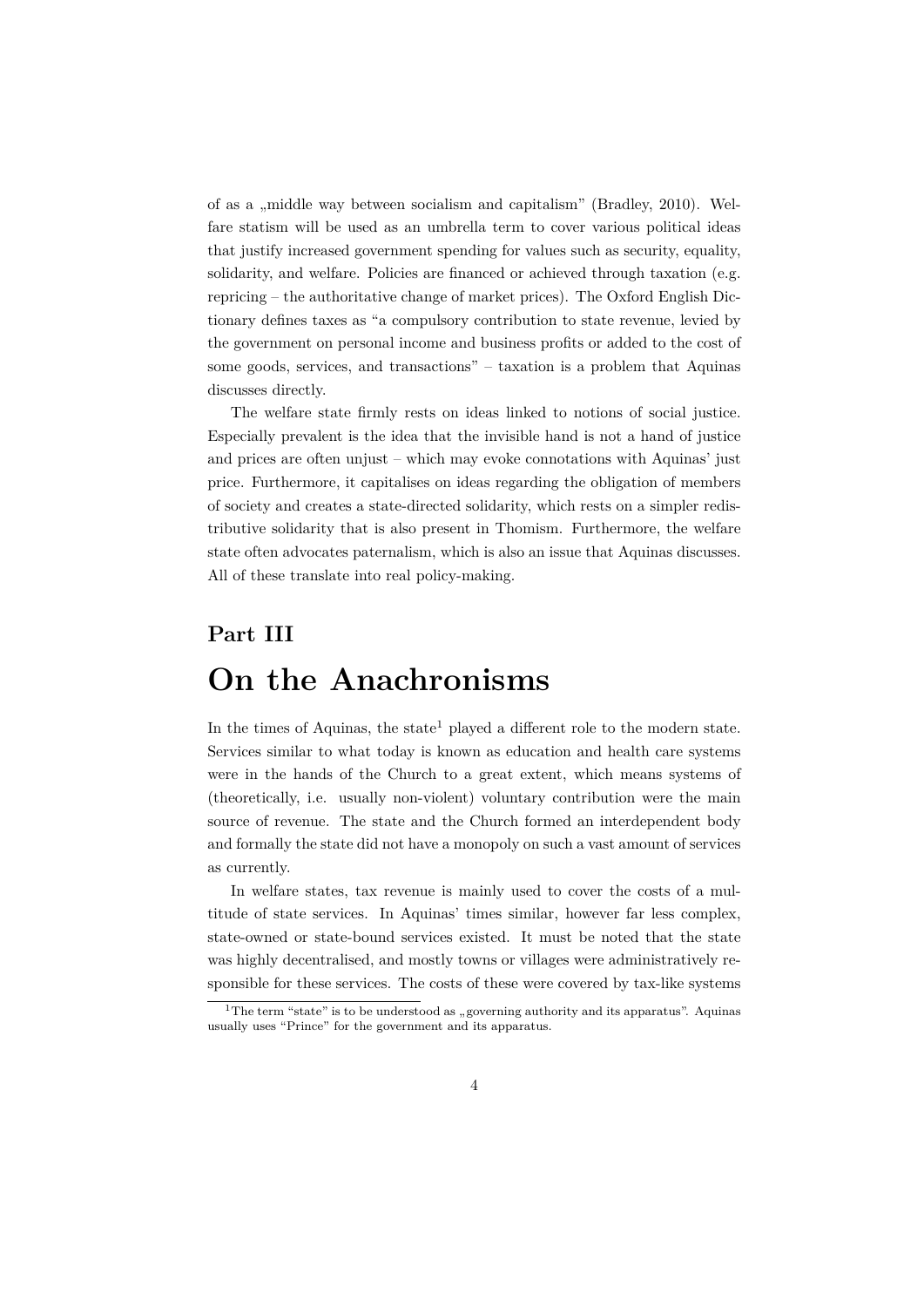such as tributes or taxes imposed on serfs. Most notably Church revenue came from the tithe, a quasi-imposed "tax" by the Church, which was of approximately 10% of one's income. Although the differences as to the scope of state services are vast, the underlying moral dicta for taxing are the same. Applying Aquinas' conclusions on taxes and state services in the modern realm is not anachronistic, because Thomism is teleological and based on natural law – not consequentionalist or implementation-oriented. The teloi can be compared and assessed and the natural laws applied to modern human laws.

Aquinas' ethical standards regarding trade and the state can be applied to modern society. Aquinas distinguishes between divine, eternal, natural and human law, the first two of which have little direct political relevance. Human law is a non-injective (there are many possible) derivation, by means of reason, of the intrinsically legitimate natural law (Aquinas, 1981, II-II Q.62 Art.1). Thus, by applying Aquinas' method of deduction from natural law, it is possible to examine matters unknown to his times. Any legitimate political system must revolve around the governing principle of the natural law "good is to be done and pursued, and evil avoided" (Aquinas, 1981, II-I Q. 94 Art. 2) and a political system following this principle is legitimate.

# **Part IV Aquinas' Justice and the Welfare State**

### **1 Paternalism**

Answering the question of paternalism is crucial in delineating the role of the state. Paternalism can be broadly understood as actions by authorities for the supposed benefit of their subjects, usually independent from the subjects' own will or knowledge. Taxation can be used that way, e.g. financing compulsory state education through taxation is to the subjects' supposed own benefit or, say, instituting some goods as public goods (such as roads) can fulfill this function. Taxation can also serve repricing, which is either based on the idea that the invisible hand needs the government's guiding hand to bring unnatural prices to justice (this justice-oriented repricing will be discussed in its own section)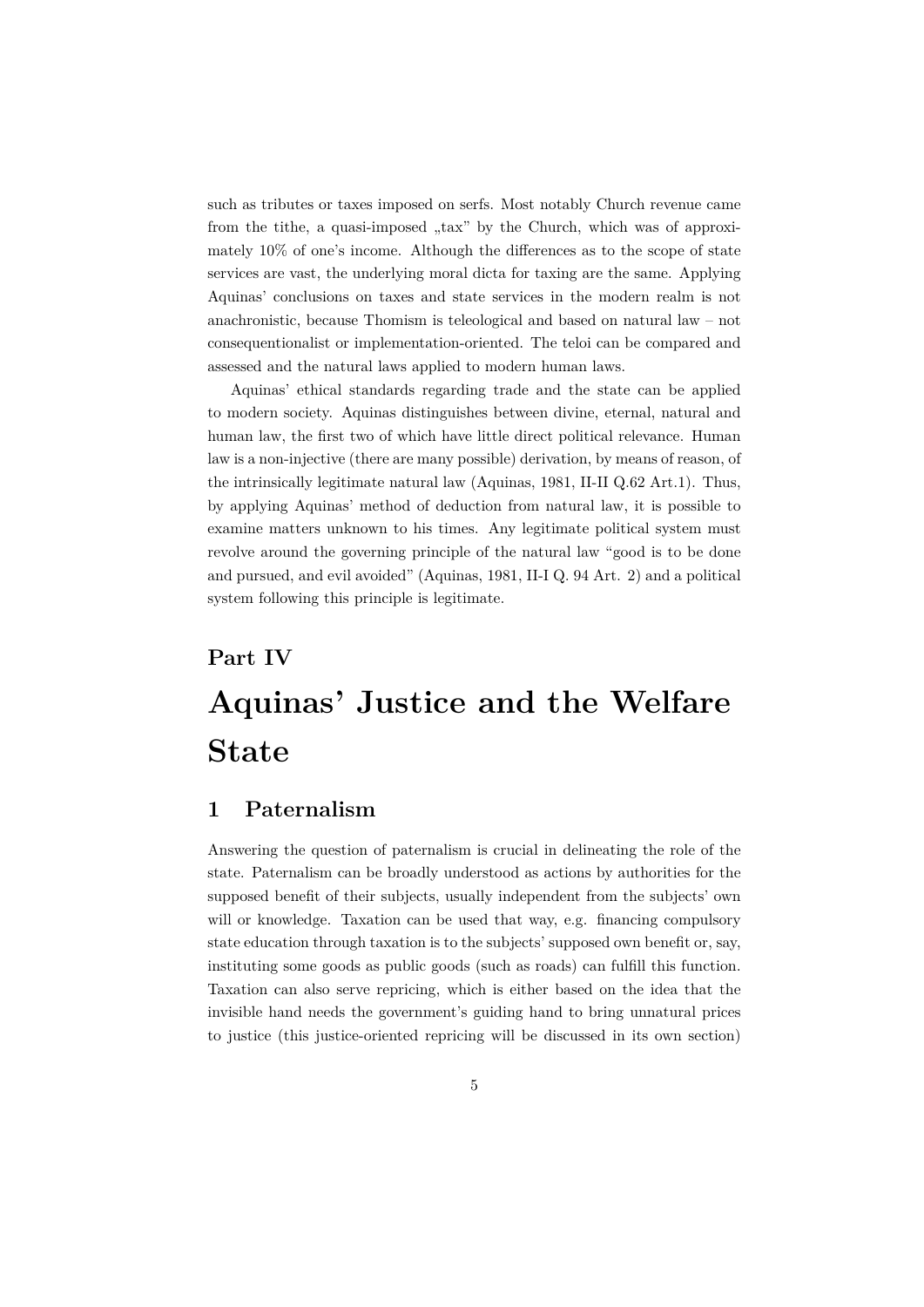or based on the idea that repricing helps subjects. Such paternalist repricing may be individualistic or communitarian, i.e. that repricing is good for the individual (e.g. taxing cigarettes) or good for the community (e.g. subsidising local farmers). Furthermore, the question of paternalism raises the problem of transparency – paternalism often has to be non-transparent. Just like a medical doctor may hide dangerously shocking facts from their patient, the state may use hidden means of taxation to milden its negative consequences.

Most importantly, paternalism may be instituted against the subjects' will, i.e. their normal voluntary proceedings, and Aquinas is very clear on that: "violence is directly opposed to the voluntary, as likewise to the natural" (1981, II-I Q.6. Art.5). This is fundamentally based on the requirements he puts forward for virtuous acts, which must both have good intent directed towards manifesting a virtue and good consequences. Acting good and thus fulfilling the second requirement, just because one has no choice, does not satisfy the first requirement of intent (Aquinas, 1981, II-I Q.6 Art.5 & Art.20 Art.1).

Minimal evil and double effect (where there is a bad and good consequence of an action) are also crucial to evaluate paternalism as such. Paternalist policies are often justified through a calculation of greater evils and goods – e.g. nationalising a private firm may unjustly harm the owners but one could argue that it could maximise common justice. Double effect is thoroughly discussed by Aquinas (1981, II-II Q.64, Art.7). It is clear that one is prohibited from acting in a way where the bad effect is the means by which the good is achieved.

Aquinas attributes great importance to the law. In general, it should be obeyed because it is aimed at the common good and represents reason. Also, subjects have a moral obligation towards their superiors (Aquinas, 1981, I-II Q.90-108). Yet, if the law fails to be aimed at the common good or represent reason (and thus be against natural law), then Aquinas allows for civil disobiedence.

Aquinas also states that disobedience to unnatural law is a virtue ("non possumus" is still practiced<sup>2</sup> by the Catholic Church) (Aquinas,  $1981$ , II-II Q.104 Art.2), because "it is more grievous to disobey God than man" (Aquinas, 1981, II-II Q.105 Art.2). This gives a lot of hope to modern Thomists and guidance for practical action.

<sup>2</sup> In 1953, Polish bishops signed a "non possumus" letter against the subordination of the Polish Catholic Church to the Communist state (Raina, 1995).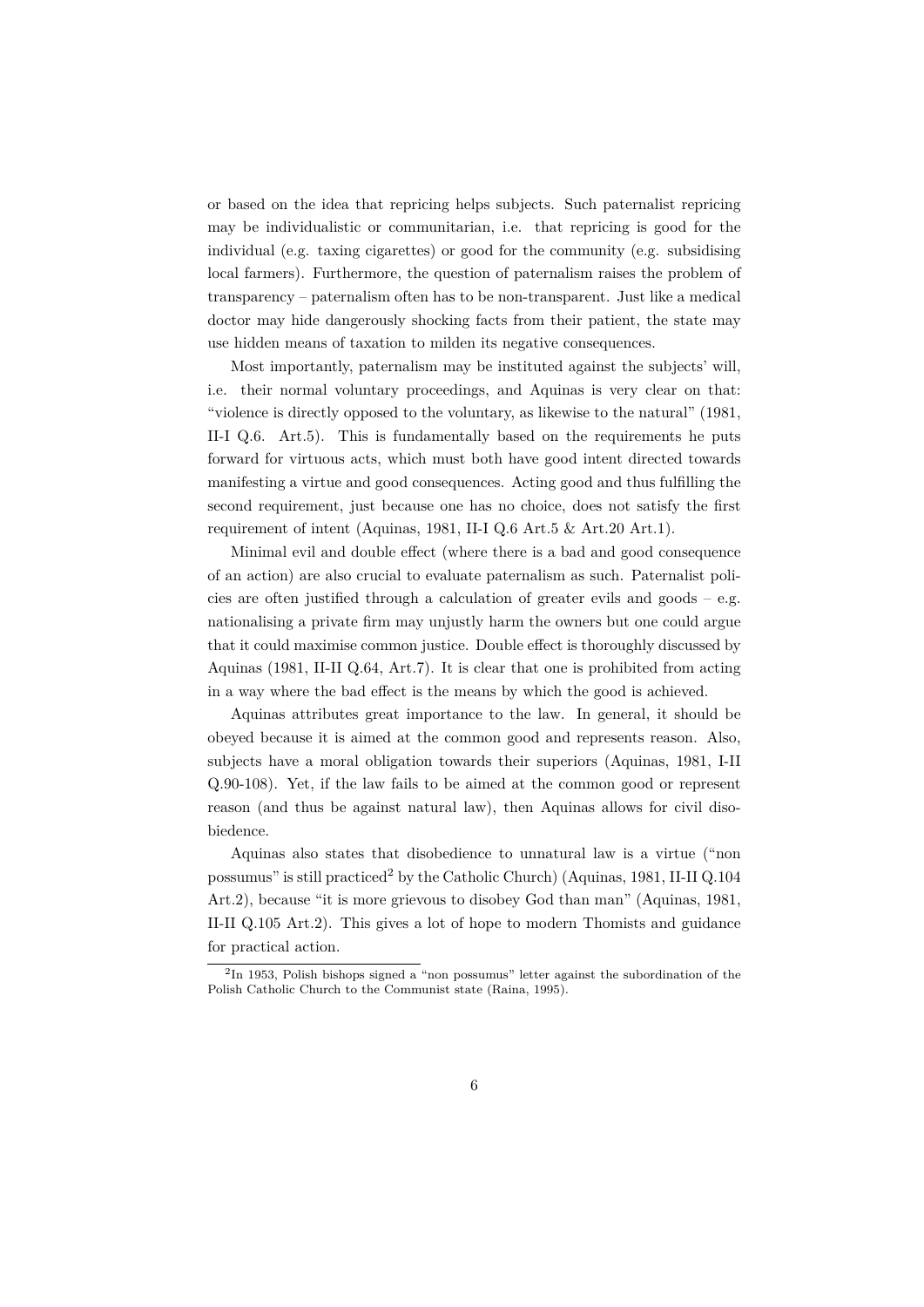#### **1.1 Common Good and Communitarian Paternalism**

Many justifications of paternalism rest on ideas linked with the common good. Many justifications of redistribution have a utilitarian basis (Saint-Paul, 2011) and seem to reflect Aquinas' notion of the common good and happiness that is to be provided by the state; in that law should be aimed at the common good and providing people with happiness (1981, II-II Q.66 Art.9). Moreover, he holds that one of the major duties of the prince is to provide peace and order which is derived from his notion of the common good. Peace is also to be understood broadly, not only military peace but also freedom from civil unrest, a general state of societal tranquillity. From such understanding of peace, it might appear that a state caring for the welfare of its citizens would diminish the discontent in the society is perfectly coherent with Aquinas' thought.

However, the term "common good" and the reference to "happiness" is not to be understood in the utilitarian sense. Aquinas' "common good" is an abstract deontological term and completely incompatible with utilitarian principles such as Bentham's famous greatest happiness principle (Bentham, 1970). The "common good", Aquinas states, is defined by natural law (1981, II-II Q.92 Art.1). The term "happiness" does not refer to welfare nor material goods, but rather a life that is in accordance with natural law, a life that is virtuous and acting is good (Aquinas, 1981, II-I Q.2 Art.2-5). Whether societal tranquility is a property of welfare states is dubious and forced redistribution seems to starkly conflict with the Thomist notions of non-violence and private property

#### **1.2 Taxation Paternalism**

Not all taxation needs to be paternalistic. Some taxation may be simply to safeguard a necessary common good (albeit unclear what would constitute that necessity), but a lot of taxation is directed at the subjects' supposed good against their will. This may take the form of paternalistic repricing (e.g. taxes to discourage alcohol consumption) or in that the state believes it knows how to better spend the citizens' money on services (e.g. compulsory state education, which is underpinned by the belief that parents may be inadequate caretakers and children inadequate decision-makers and children need to be forced to go to school for their own and their parents' good). Taxation as such seems to have a strong paternalistic component.

Aquinas directly provokes the question of the moral legitimacy of taxation by openly stating: "earthly princes violently extort many things from their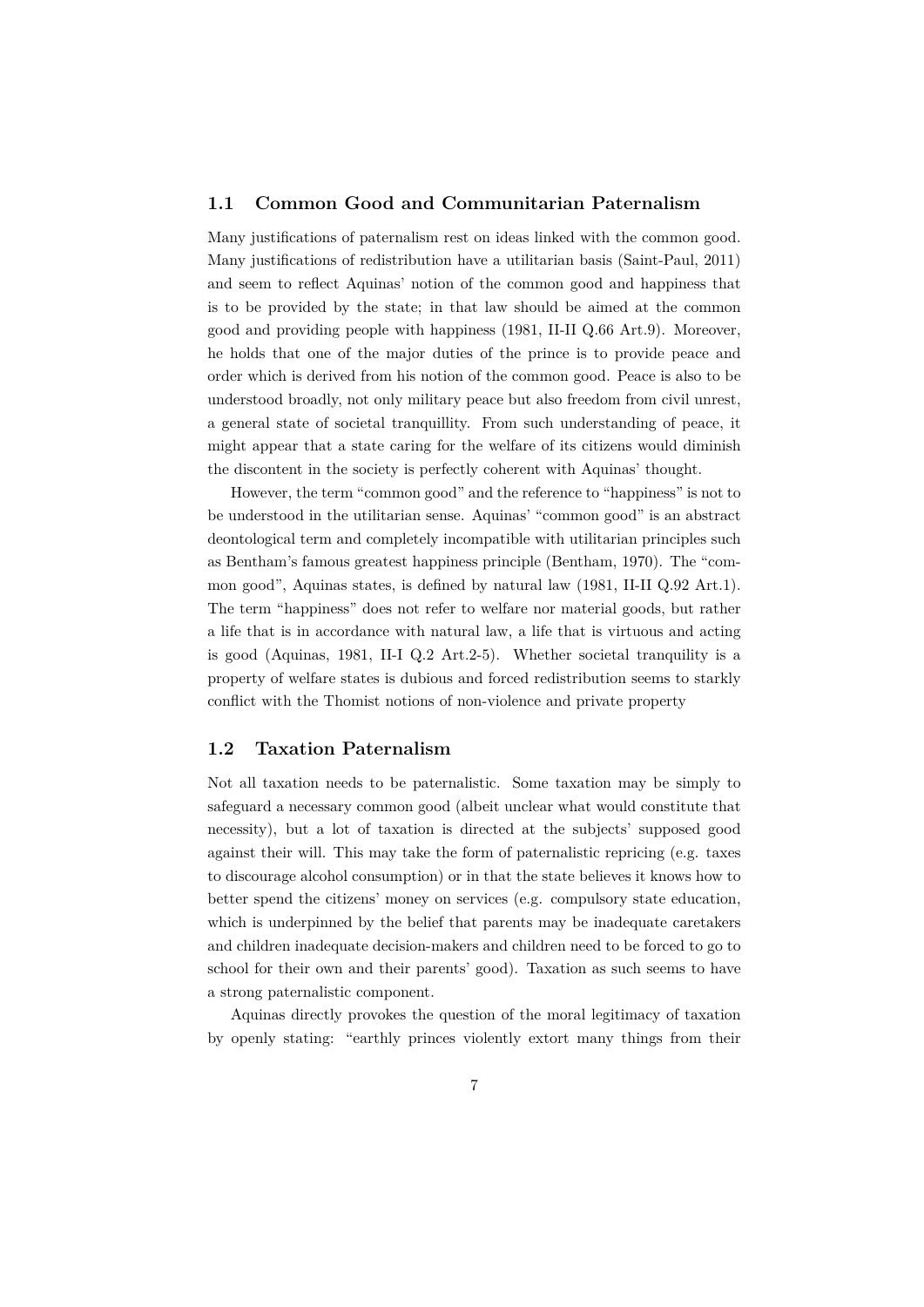subjects: and this seems to savour of robbery" (Aquinas 1981, II-II Q.6 Art.66). Yet, despite the Nozickean (1974) connotations this may evoke, Aquinas quickly dismisses the claim and justifies violent expropriation by the government: "it is no robbery if princes exact from their subjects that which is due to them for the safe-guarding of the common good, even if they use violence in so doing". In other words, taxes can cover the costs of fulfilling the state's duties as long as they are compatible with natural law. Clearly, the conditional's antecedent is satisfying the requirements of natural law, so the analysis of just taxation must rest upon whether natural law is satisfied by policies that must be financed through taxation.

Two subtle hints showing the general direction of Aquinas' thought are given. One lies in that he follows Aristotle in his advocacy of private property private property as the naturally best form of property. Collectively held property has unclear responsibilities (1981, II-II Q.6 Art.66). Aquinas holds that rather than common property (collectivism), common usage (e.g. lending services) should be applied where necessary. The implementation would mean as little public goods as possible, which is very much opposed to how vast welfare states are. The second hint lies in his already discussed critique of violence and strong favour of the voluntary. Since taxation necessarily has a violent component, it seems that it may be necessarily to keep it as the already discussed minimal evil. It can be said that a Thomist political philosophy does not favour high tax burdens.

If, however, the state fails to satisfy natural law requirements in its taxation, Aquinas brutally dismisses it. The fragment of the Summa Theologiae op.cit. extends to the following:

It is no robbery if princes exact from their subjects that which is due to them for the safe-guarding of the common good, even if they use violence in so doing: but if they extort something unduly by means of violence, it is robbery even as burglary is. (Aquinas, 1981, II-II Q.66 Art.9)

This means that misused funds have to be retributed if the states fails its duties, it must return the goods (Aquinas, 1981, II-I Q.6 Art.5). This shows the often forgotten Thomist symmetry of the state's obligations towards its citizens. . ...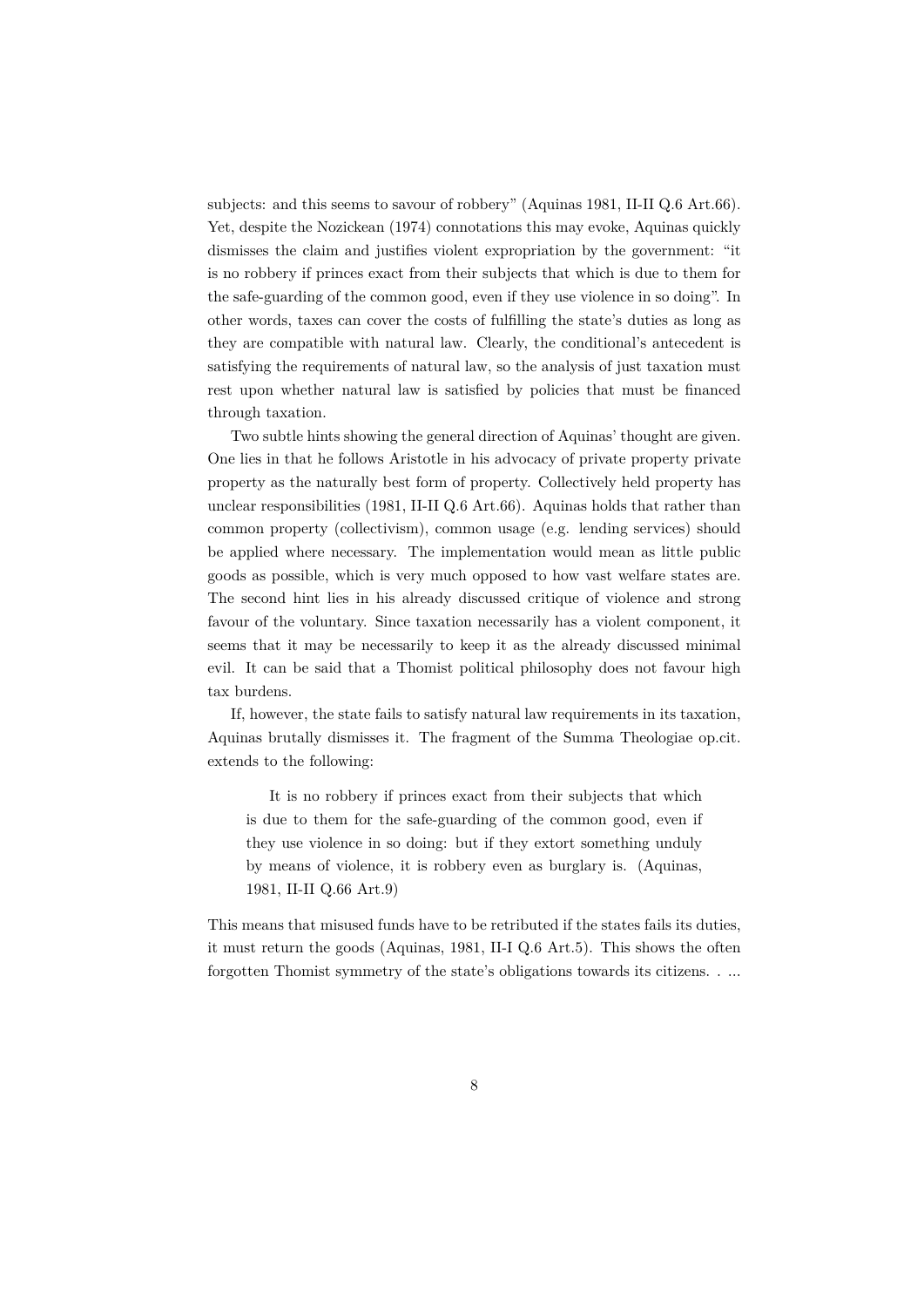#### **1.3 Transparency**

Generally, if taxation is less transparent, laymen will perceive it as less afflicting (Watrin/Ullmann, 2008). This can be done through burdening the employer and not the employee, or through indirect taxation (Alt, 1983). One of the best documented cases of a shift towards hidden taxation is medieval England where in the 13th century, the revenue was constituted of around 70% direct and 30% indirect tax shifting continuously to approx. 40% direct and 60% indirect in the 15th century (McKitterick, 2000) and stayed in this approximate ratio in most OECD states (OECD, 2006). This is a wide and global trend of shifting towards indirect taxation and more hidden means of taxing (seeAlt (1983)).

Aquinas requires transparency as a prerequisite to non-fraudulent transactions which he deems sinful (Aquinas, 1981, II-II Q.77 Art.4). If transparency is a primary requirement of just transactions and the state is not excluded from this rule, then states must create tax structures which fully transparent. This is a far cry from reality in most states, where whole industries of tax experts are required to disentangle tax structures. Hidden taxation is therefore a form of fraud, because it creates artificial information asymmetry between the state and the payer. Inflation tax, forms of quantitative easing, falls under the same category. Hidden taxation can take the form of paternalism, where the state decides that it is better for the payers or the community not to fully understand the dimension of their burden. Welfare states mainly finance themselves from indirect taxation, which is more hidden than direct taxation.

Money creation and excessive deficit spending can be evaluated through Aquinas' ethics. Money creation, for the scope of this essay is to be paralleled with debt monetisation and quantitative easing, colloquially referred to as "printing money" by central banks. Aquinas' arguments against usury and fraud can be applied to money creation. He claims that usury is illegitimate because money has no use in itself and can only be used to buy something, by selling that what is used to be sold one sells something that does not exist. Because central banks lend money with interest to financial institutions, they commit the sin of usury from a Thomist view. Furthermore, Aquinas quotes Isaiah 1:22 "Thy silver is turned into dross, thy wine is mingled with water" (1981, II-II Q.77 Art.2, op.cit.) to criticise forms of fraud. Since the first instances of money creation were simply adding less precious metals to the coins as coins were bound to gold, the practice of money creation would be considered fraudulent by Aquinas. Non-transparent debt and deficit spending are another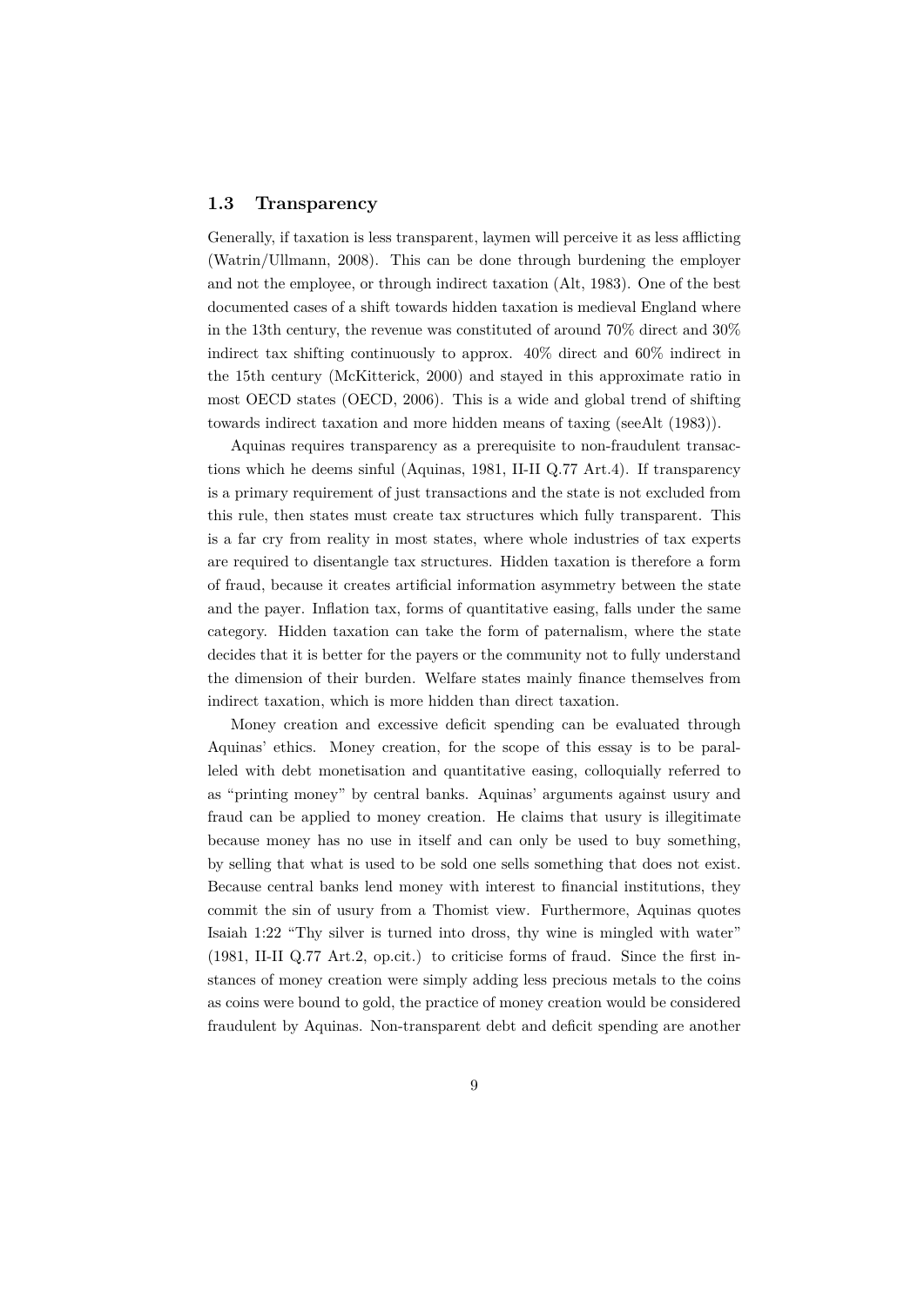characteristic of welfare states (OECD, 2013), against which Aquinas warns in his arguments on usury.

## **2 Just Price**

The term "repricing" is to be understood broadly as any authoritative change of the market price. The idea of just price allows for policies regarding minimum wage, state-subsidies, taxation discouraging buying, and generally various laws regarding loan sharking, predatory pricing, and price ceilings and floors. Welfare states usually employ diverse tools to normatively analyse what the proper pricing should be and then divert prices from their market values towards the target price. Whilst this is true for paternalistic repricing too, justice-oriented repricing has different moral underpinnings, which rest a set of normative clauses about market exchanges.

Theories of value underpin just price theories and are attempts to explain the exchange value of goods and services and are often the basis for regulation of prices. One prominent example is the labour theory of value of Karl Marx (2008). Theories of value are conceptually bound to ideas about justice in market exchanges, e.g. just prices, which can be traced back to Babylonian philosophy (Baldwin, 1959) and the European middle-ages.

Aquinas' notion of the just price is controversial and diversely interpreted. Aquinas contributes to the concept rooted in Aristotle' philosophy (Wilson, 1957, p.56-74). Aquinas, following Albert Magnus, creates a concept notably similar to the labour theory of value which states that the value of commodities is a function of cost and labour: an exchange price of two goods is just if "their production represented equal amounts of labour and expense" (Aquinas, 1981, II-II Q.77 Art.1). When R.H. Tawney stated that the labour theory of value was the "true descendant" of Aquinas and that its last schoolman was Karl Marx, he referred to Marx's contribution to the labour theory of value. Such theory implies that a just price of a good or a service is the price that is proportionate to the labour needed for it, rendering Aquinas' theory of value inherently opposed to the price as defined by the microeconomic principles of supply and demand.

In contrast, Aquinas justifies seeking profit to a notable extent. As long as it is directed at some virtuous end profit is legitimate; another limitation is that it must not involve any fraud (Aquinas, 1981, II-II Q.77 Art.4, ob.cit.). Aquinas seems to permit actions that would be highly illegitimate in a reading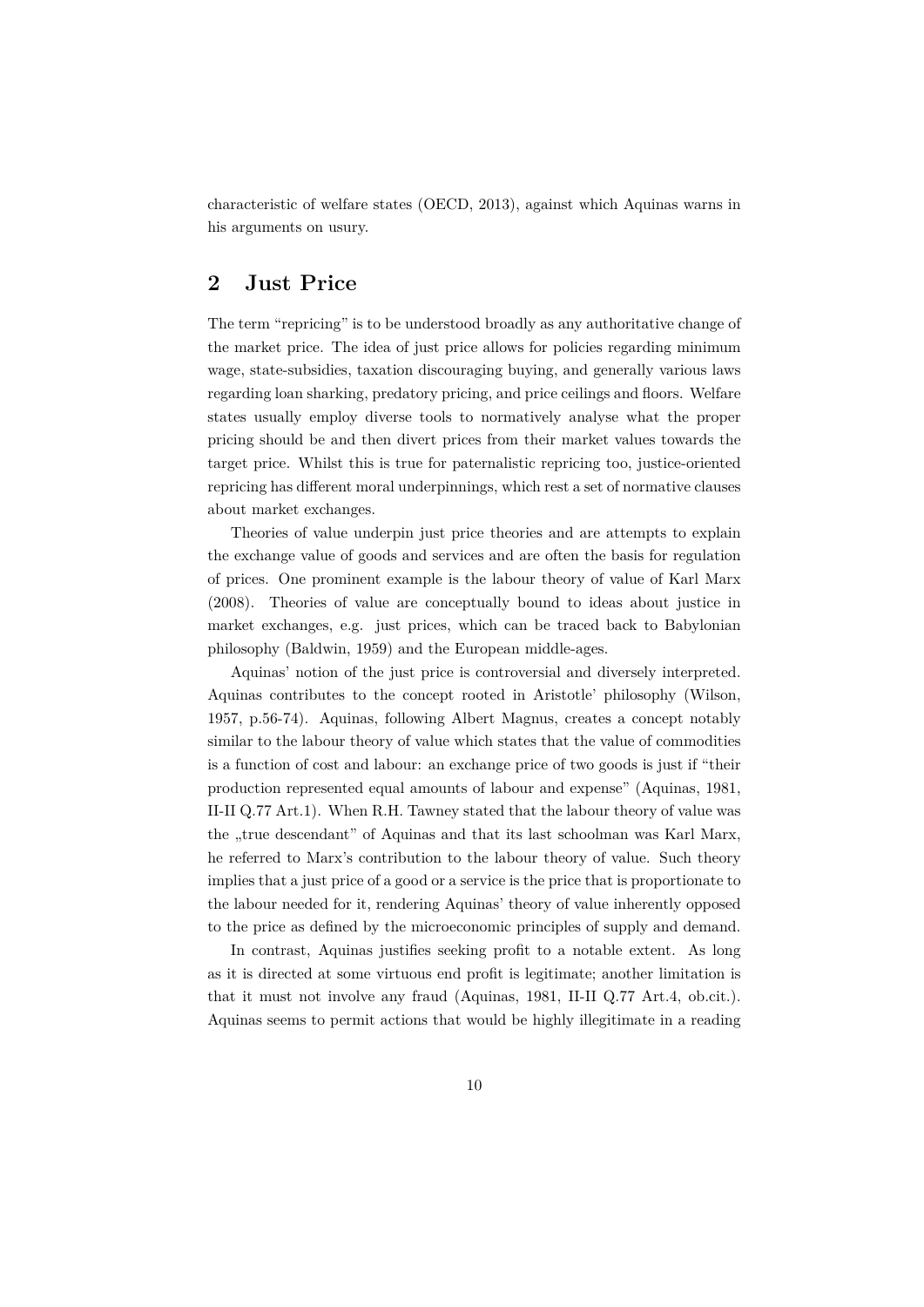centred around the labour theory of value, such as Tawney's (1937) or . He retells the story, which Cicero presented in *On Duties* (1913, Book III, Art. XII) of a merchant who is confronted with an ethical dilemma. He travels to a town which is stricken by famine and wants to sell his grain to the starving townsfolk, but he knows, unlike the townspeople, that other merchants follow him with more grain. Should he tell the townsfolk about the other merchants and thus sell at a lower price? Aquinas, unlike Cicero, concludes that he is not morally obliged (although it would be highly virtuous if he did) to inform his customers (Aquinas, 1981, II-II Q.77 Art.3), because the trader is not obliged to know that the traders will arrive. Aquinas not only recognises supply and demand, he also readily permits selling at an abnormal price. This seems to contradict the idea that a just price is a function of cost and labour.

It might seem that Aquinas is inconsistent in his writings on just price (Hollander, 2007, p.615-634). Nevertheless, the theory of value of his successors in the School of Salamanca three centuries later, and more importantly his mentor Albert Magnus, is much more detailed. There seems to be evidence that Magnus suggested that the just price is the price according to which goods are worth proportionately to the estimation of the market price at the time of sale (de Roover, 1958, p.339-349). This implies the immorality of exploiting an abnormally urgent need, a stance coherent with Aquinas (1981, II-II Q.77 Art.1). The School of Salamanca is known for its early analysis of microeconomics (Meadowcroft, 2009). Since Aquinas is not precise on the just price and both, his predecessor as well as successors, are more specific and regard the just price as the normal market price, it seems correct to assert that Aquinas was similarly minded when referring to the just price.

Furthermore, Aquinas seems to recognise subjectivity of value and opportunity cost, hence he legitimates price accordingly: "when a man has great need of a certain thing, while another man will suffer if he be without it. In such a case the just price will depend not only on the thing sold, but on the loss which the sale brings on the seller" and the deviation of price from the just price must not exceed one half of the just price (Aquinas, 1981, II-II Q.77 Art.1).

Regarding urgent needs, Aquinas states: "because the usefulness that goes to the buyer comes not from the seller, but from the buyer's needy condition: no one ought to sell something that doesn't belong to him" (Aquinas, 1981, II-II Q.77 Art.1). This recognises utility in two forms: a normal utility (without urgency) and utility under urgency. It is not the urgency as such that prohibits from the abnormal price, but because it is not the seller's merit that utility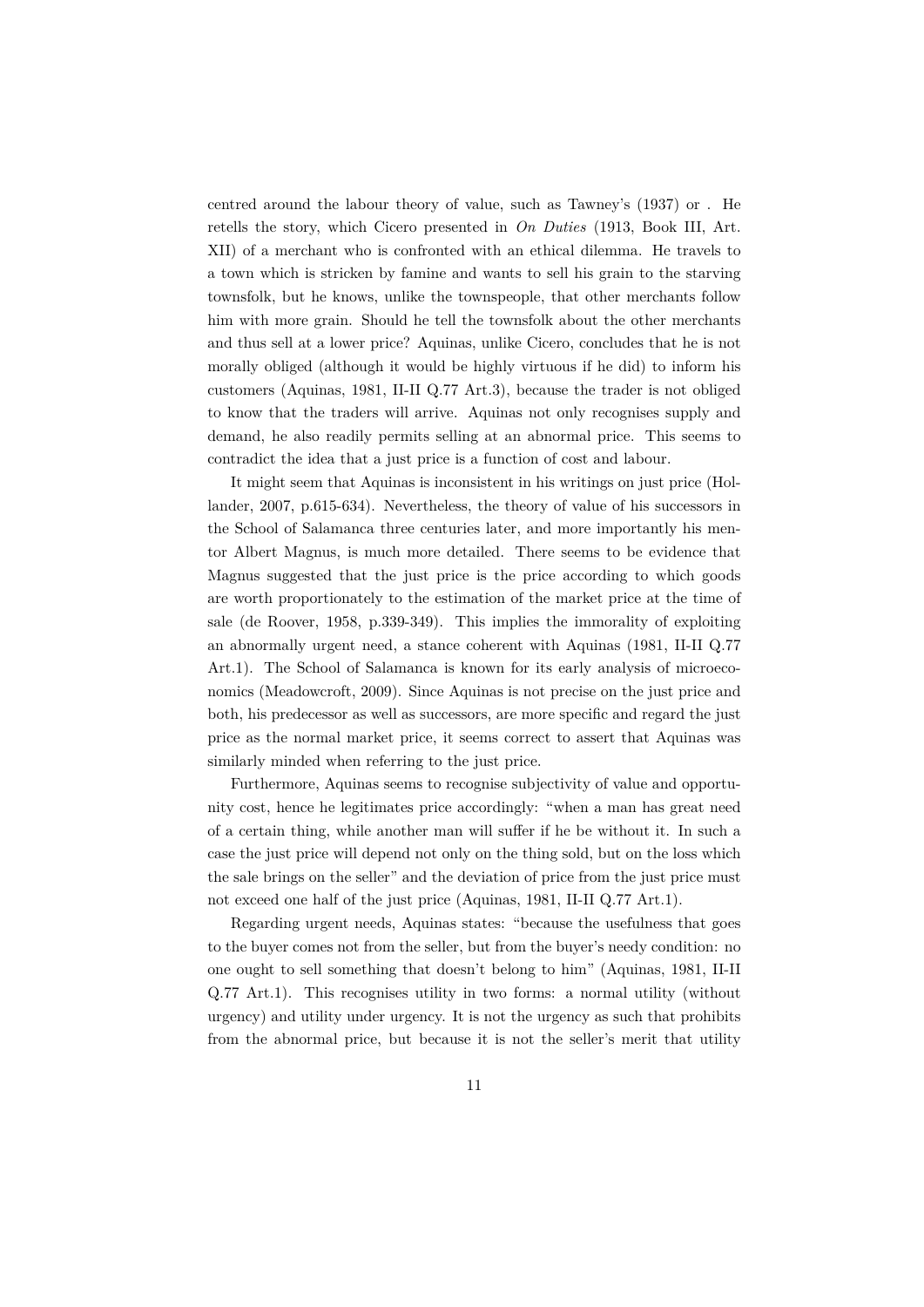under urgency is higher. This means, that abnormal prices can still be moral. Aquinas displays an understanding of subjective utility, a concept which stands in opposition which the objective attempts of labour theories of value. The only consistent interpretation is that the just price is an estimation of the general market price of that good – and is not labour related.

On the contrary to these pro-capitalist tendencies, Aquinas holds that financial gain without real production is immoral. He claims that usury is illegitimate because by selling money one sells something that does not exist: "Accordingly if a man wanted to sell wine separately from the use of the wine, he would be selling the same thing twice, or he would be selling what does not exist, wherefore he would evidently commit a sin of injustice" (Aquinas, 1981, II-II Q.78 Art.1). Consequently, governmental regulations regarding various financial manipulations such as (to name a few) credits, loans, lending with interest and currency exchange are justified according to Thomism.

It seems, Aquinas' ethics and political philosophy are compatible with some price regulations, especially in the financial market and strictly prohibit quantitative easing. More importantly, Aquinas permits all voluntary transactions not involving fraud, as long as they do not deviate strongly from the just price. Taxation that heavily intervenes with the market in terms of prices seems to be incoherent with Aquinas' political philosophy. Another characteristic of the welfare state is therefore incompatible with Thomism.

### **3 Charity**

Redistribution of wealth is a crucial element of any welfare state. Progressive taxes are used in order to transfer wealth from more wealthy to less wealthy which is usually justified on an egalitarian, often utilitarian, basis (Robert, 1974, p.339). From the deontological perspective, equality is a value and its establishment a duty, while from the consequentialist standpoint, equality has positive consequences. Thomas addresses both of these perspectives.

Charity is one of the three theological virtues and although the main meaning is love, agape and caritas, it also can be expressed through almsgiving. Aquinas holds that there is a moral obligation to distribute with provision to the poorest in society; he states that superfluous property or "surplus" (which he defines as unused) (Aquinas, 1981, II-II Q.32) should be given to those in need. For example, he states, it is morally impermissible to deny someone the right to use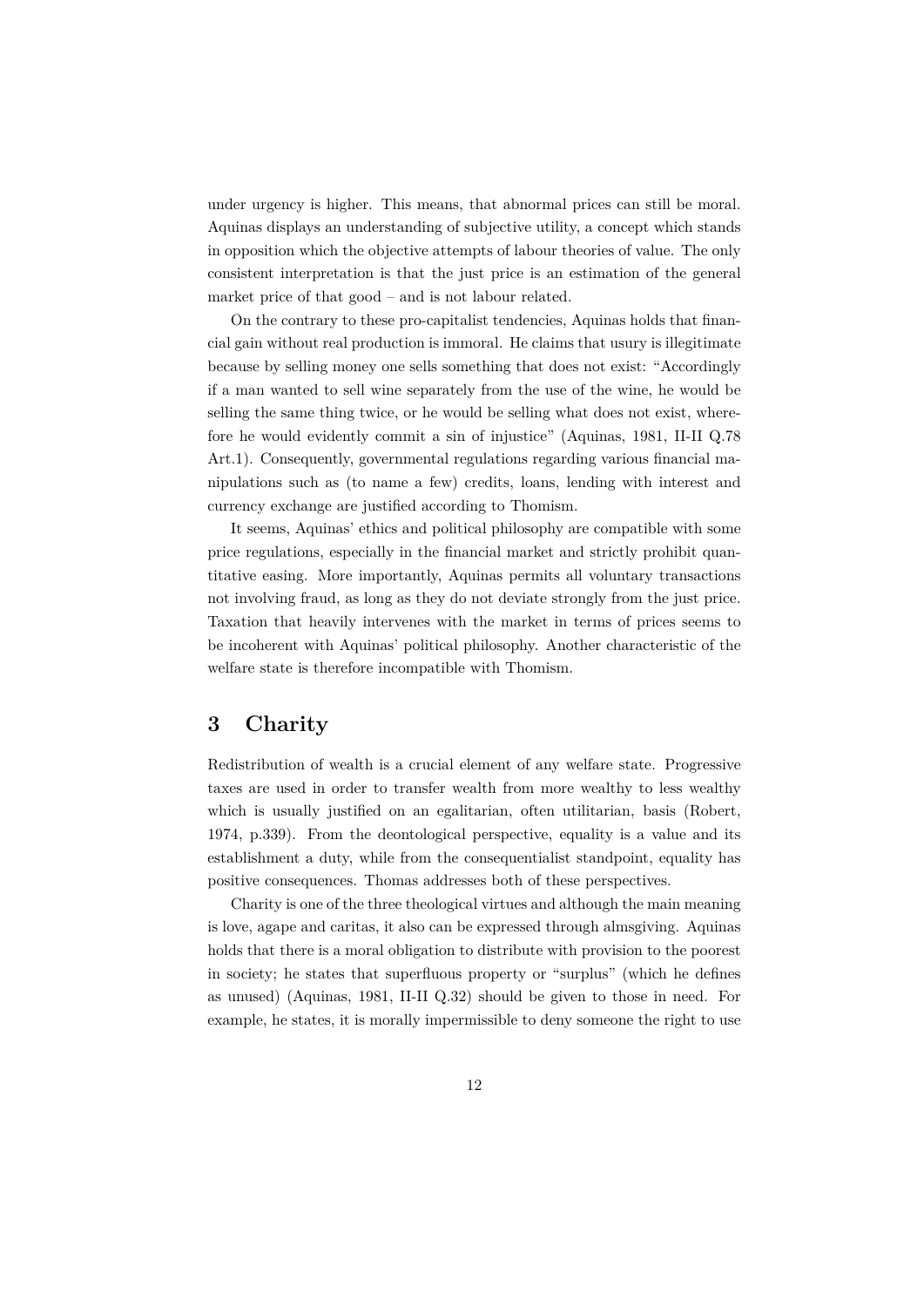a field that would be otherwise unused, since the superfluous field is a sign of the Grace of God which must not be wasted. Thus, if the rich, for example, invest their goods, they are not wasting the Grace of God and consequently it is not always unjust to own more goods than possibly usefully consumable. Aquinas clearly states that it is not a duty to give alms: "we are bound to give alms of our surplus, as also to give alms to one whose need is extreme: otherwise almsgiving, like any other greater good, is a matter of counsel"<sup>3</sup>.

Nevertheless, Aquinas states that it is justified, although very rarely, to appropriate goods in order to meet an extremely urgent need: "if the need be so manifest and urgent, that it is evident that the present need must be remedied by whatever means be at hand (for instance when a person is in some imminent danger, and there is no other possible remedy), then it is lawful for a man to succour his own need by means of another's property, by taking it either openly or secretly: nor is this properly speaking theft or robbery" (Aquinas, 1981, II-II Q.66 Art.7). This, however, cannot be applied in regard to taxation and the state. Since redistribution has to be constantly applied, it would be no extraordinary case.

A further justification for redistribution is that of equality (Robert, 1974) which is inconsistent with Aquinas' almost anti-egalitarian thought. Aquinas states that imposing equality would be "to destroy the order that exists in things"; paralleling meritocratic defences of capitalism he states: "by natural law, the country or community should provide more for those who merit more" (Aquinas, 1948, IV(IX) p.76-77).  $4$  Aquinas states that some persons are more important in the community; hence material wealth is to be "proportionate to the importance of the position" (1981, II-II Q.61 Art.1). This way he justifies material inequality in distributive justice.

Although the purpose of taxation and charity is the redistribution of wealth in the society, the means are essentially different and the arguments in favour of charity cannot be applied to taxation. This is because charity is voluntary redistribution and taxation is enforced redistribution. To evualute the moral value of an action, Catholics consider both intention and consequence. For an action to be good, it has to have good motives and good consequences. Crucially, as already discussed in paternalism-related problems, if an individual

<sup>3</sup>*Counsel* is an advisory declaration that is not universally binding but as given for aid in attaining moral perfection

<sup>&</sup>lt;sup>4</sup>It should be noted that merit is not well-defined and that the term "provide" (provideo) is ambiguous; it is not clear whether a moral or legal obligation and whether of a material or non-material nature.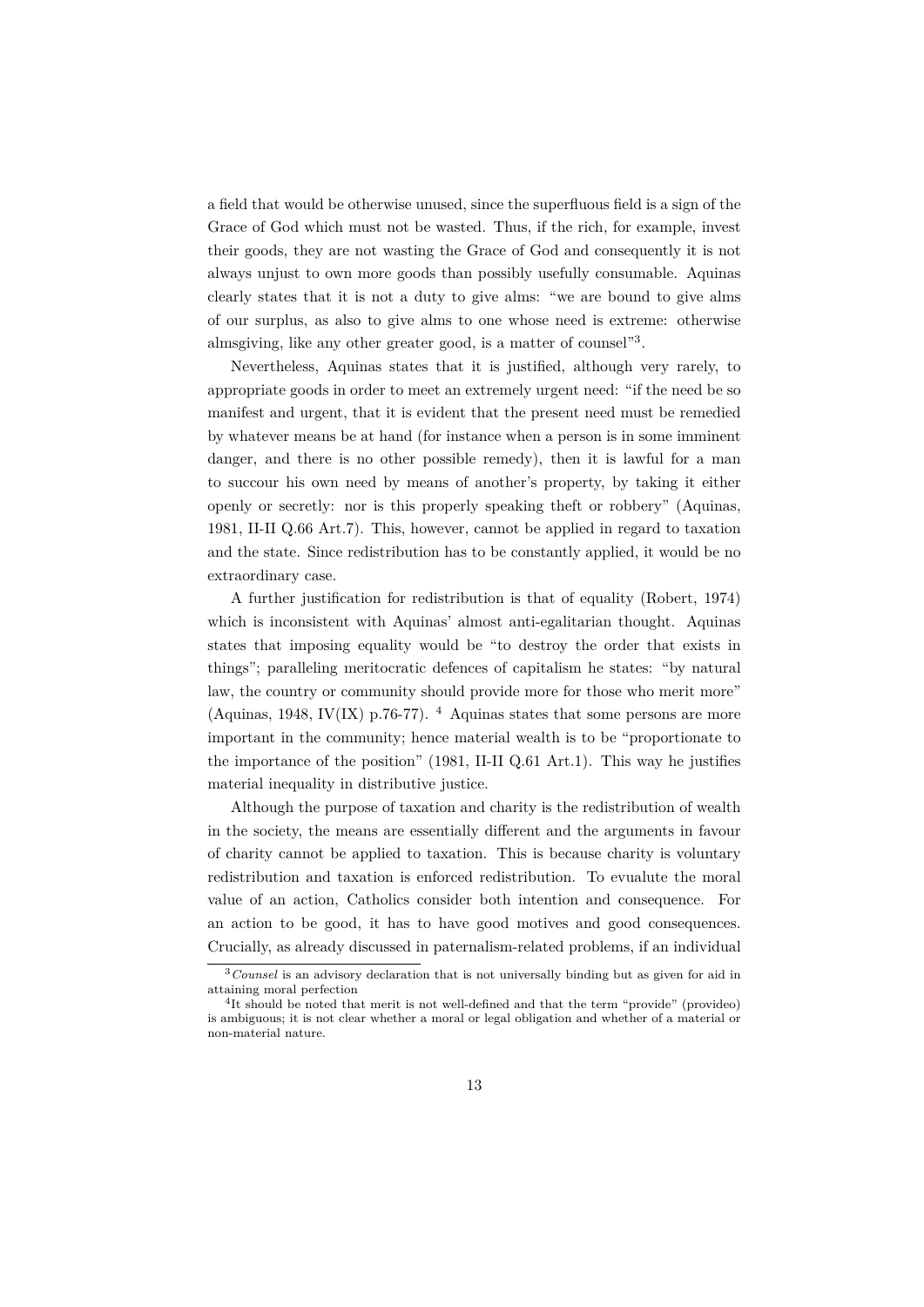is forced to do something good, his acts cannot be virtuous (nor evil), because they are independent from intention (Aquinas, 1981, II-I Q.6 Art.5 & Art.20 Art.1, op.cit.). State-governed redistribution is therefore morally meaningless – coercive charity is impossible.

Thus, Aquinas' political philosophy is incoherent with the idea of enforced redistribution, and charity has to be a matter of choice. Nevertheless, it has to be stressed that charity, or voluntary redistribution, is a moral obligation of everyone who can afford it. Thus, it seems Aquinas' writings are coherent with a welfare society based on charity, but not a welfare state based on taxation.

## **Part V**

# **Evaluation**

According to Aquinas, taxes are not to be used in an excessive manner. As shown, this excessiveness is represented in government spending of a welfare state and thus the means of obtaining the very basis of the welfare state is incompatible with Aquinas' ethics and his notion of common good. Surprisingly many of Aquinas' sentiments resemble Nozick, perhaps he was the mediaeval proto-Nozickean. Most importantly, in Aquinas, the state cannot morally afford to implement welfare-oriented policies.

Moreover, the repricing and redistributionist functions of taxation which are a crucial part of the welfare state can be mostly dismissed from a Thomist perspective. Repricing is only allowed in the financial sector. Redistribution is to be voluntary in the form of charity and must not be enforced by the government. Furthermore, money creation, hidden taxes and excessive spending are forbidden. Money creation and hidden taxes are fraudulent while excessive debt is warned against. All these are illegitimate ends.

The idea of the welfare state can be dismissed from a perspective of Aquinas' political philosophy on two levels: it is not affordable and it is not a just end in itself.

Instead, a welfare society with limited government can be proposed as an alternative to the authoritative welfare state. Historically, Aquinas' approach was responsible for a relaxation of the negative opinion which mercantile traders were subjected to (Guinness, 1998) and his thought and popularity were major contributions to the development of capitalism. He recognised the importance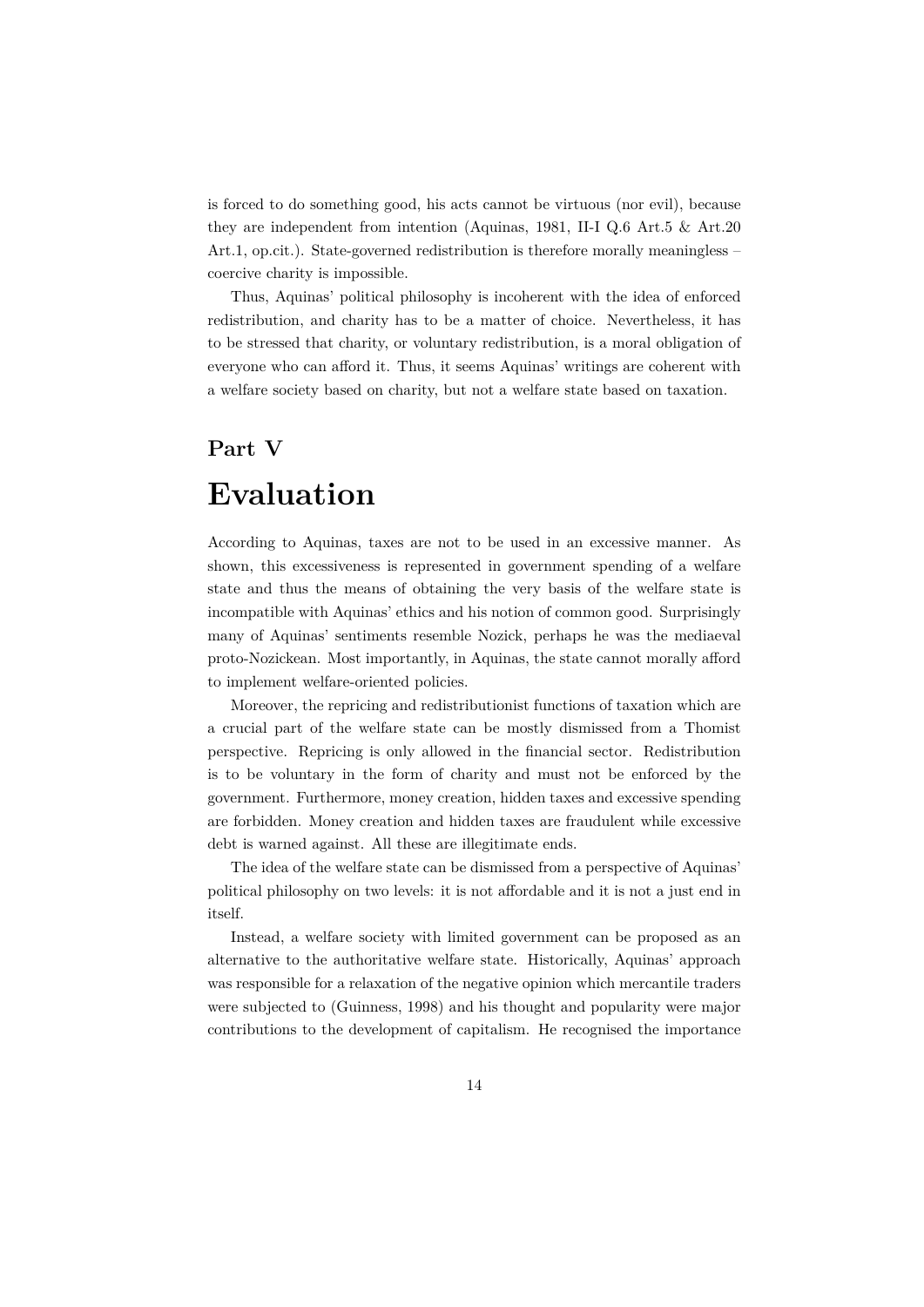of merchants distributing goods and stated that trade positively contributes to both, seller and buyer (Aquinas, 1981, II-II Q.77 Art.4) . This relaxation was necessary to evolve the economy into mercantilism and later into the more complex market economy. The modern Thomist should strive to replace the current tax-based system of pseudo-charity with one that is voluntary and vote against money creation and the like. Anyone else can learn from Aquinas' early insights.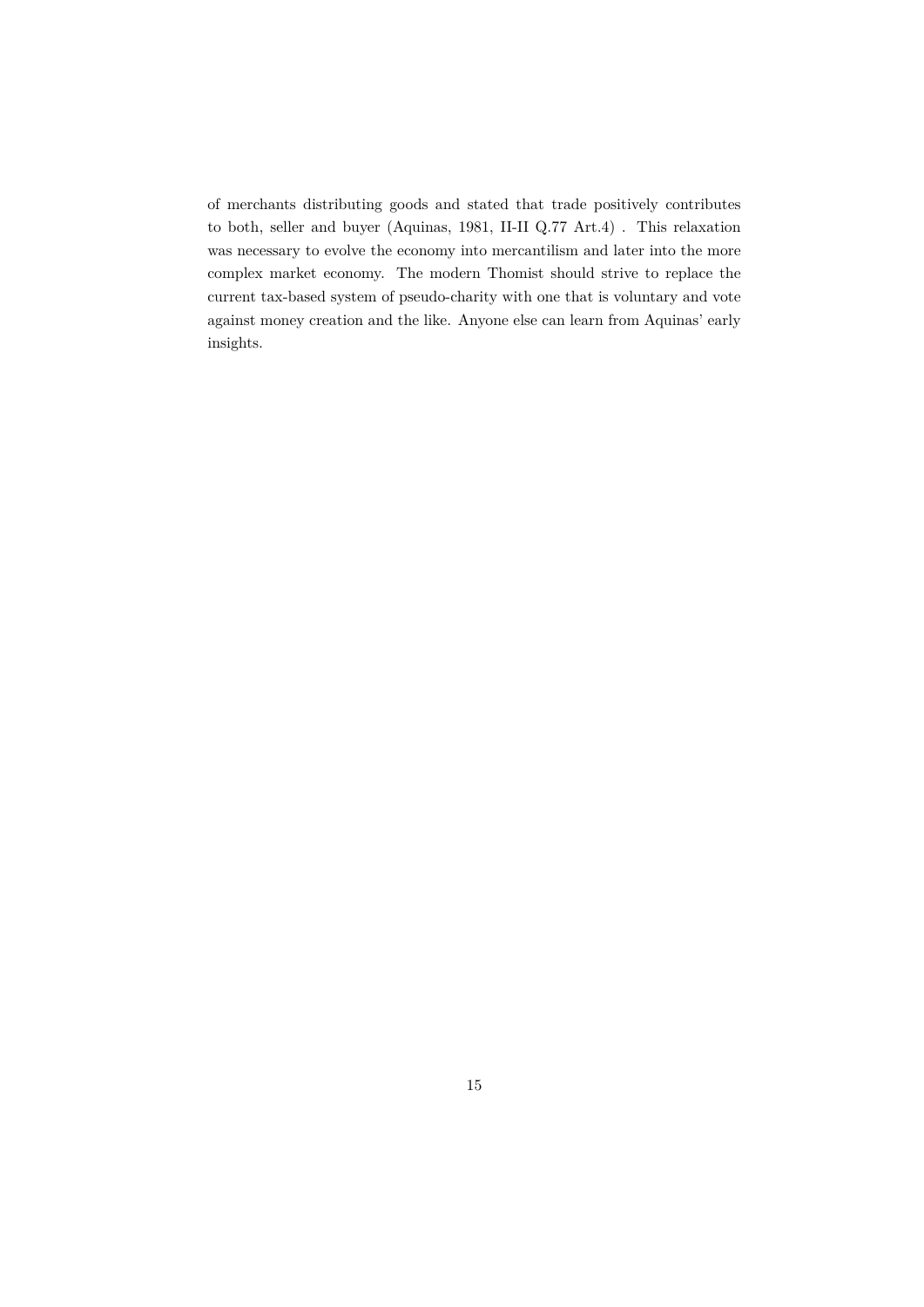### **References**

- **Alt, James E:** The evolution of tax structures. Public Choice, 41 1983, Nr. 1, 181–222
- **Aquinas, Thomas:** De Regime Principium. Marietti, 1948
- **Aquinas, Thomas:** Summa Theologicae. Ave Maria Press, 1981
- **Baldwin, John:** The Medieval Theories of the Just Price: Romanists, Canonists, and Theologians in the Twelfth and Thirteenth Centuries. American Philosophical Society, 1959, 8
- **Barr, Nicholas:** The Economics of the Welfare State. Oxford University Press, 2004
- **Bentham, Jeremy:** An Introduction to the Principles of Morals and Legislation. The Athlone, 1970
- **Bradley, Robert:** Capitalism, Socialism, and the Middle Way: A Taxonomy. The Independent Review 3 2010
- **Cicero, Marcus Tullius; Miller, Walter, editor:** De Officiis. Harvard University Press, 1913
- Fund, John: No Third Way Out: Creating A Capitalist Czechoslovakia. Reason, 6 June 1990 (URL: http://www.reason.com/news/show/34729.  $\text{html}$
- **Guinness, Os:** Saint Thomas Aquinas. Religion & Liberty, 7-8 1998, 3
- **Higg, Robert:** The So-Called Third Way. The Independent Review 2 2000
- **Hollander, Samuel:** On the Interpretation of Just Price. Kyklos, 18 2007, 615–634
- **Marx, Karl:** Critique of the Gotha Program. Wildside Press, 2008, 18
- **McKitterick, Rosamond; Jones, Michael, editor:** The New Cambridge Medieval History VI. Cambridge University Press, 2000
- **Meadowcroft, Alves Moreira; John:** The Salamanca School. Continuum International Publishing, 2009